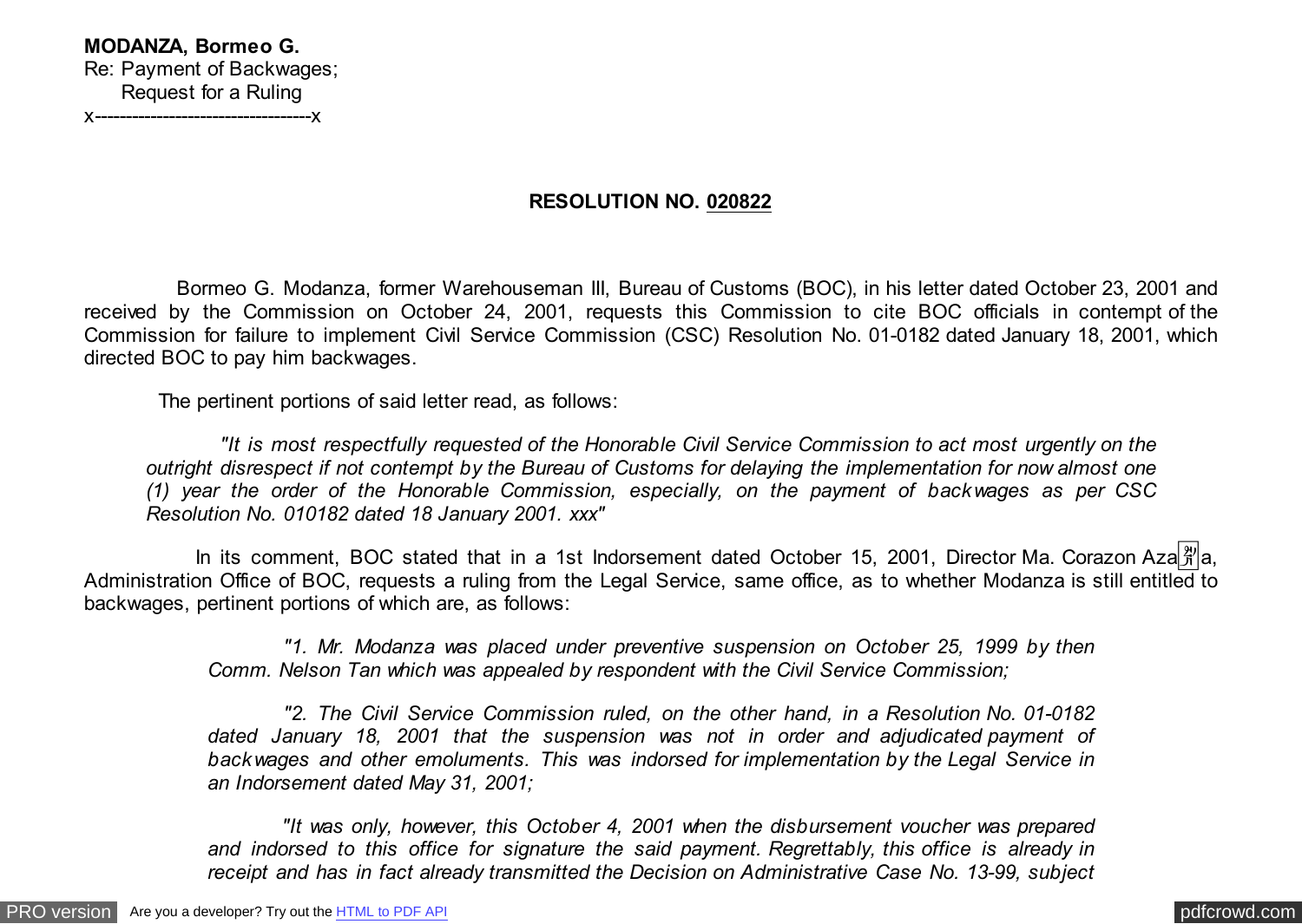*of earlier preventive suspension, the dispositive portion of which read (sic) as follows:*

 *"In light of the foregoing, and due to the seriousness of the violation committed by respondent, the charges for Grave Misconduct and Dishonesty having legal basis, warrant the Penalty of DISMISSAL FROM THE SERVICE.*

 *"In view of the above, it is hereby requested that a ruling be issued by the Legal Service as to whether Mr. Modanza is still entitled to these backwages despite the ruling of dismissal as above stated."*

 Meanwhile, Atty. Gallant D. Soriano, Director III, Legal Service, BOC, Manila, in his letter dated November 16, 2001 and received by the Commission on December 3, 2001, requests a ruling from the Commission on whether a government employee whose suspension was found by the CSC to be unjustified is entitled to backwages which corresponds to the period of his suspension notwithstanding the fact that subsequently a decision was rendered dismissing him from the service.

The pertinent portions of said letter read, as follows:

 *"On October 25, 1999, Mr. Bormeo C. Modanza, an employee of the Bureau of Customs, was placed under preventive suspension for a period of ninety (90) days effective November 13, 1999 to February 12, 2000.*

 *"Mr. Modanza appealed to the Civil Service Commission.*

 *"On January 18, 2001, the Civil Service Commission issued Resolution No. 01-0182, xxx the dispositive portion of which reads:*

 *'WHEREFORE, the order of preventive suspension issued by then BOC Commissioner Nelson A. Tan is hereby declared not in order. Appellant should be reinstated to the service with payment of backwages.'*

 *"The CSC Resolution was referred to the Administration Office for implementation by the Legal Service in its indorsement dated 31 May 2001.*

 *"On July 2, 2001, a decision was rendered by the Commissioner of Customs dismissing respondent Bormeo C. Modanza from the service.*

 *"The issue now confronting us is whether or not a government employee whose suspension was found by the Civil Service Commission to be unjustified is entitled to backwages for the period of his suspension notwithstanding the decision dismissing him from the service.*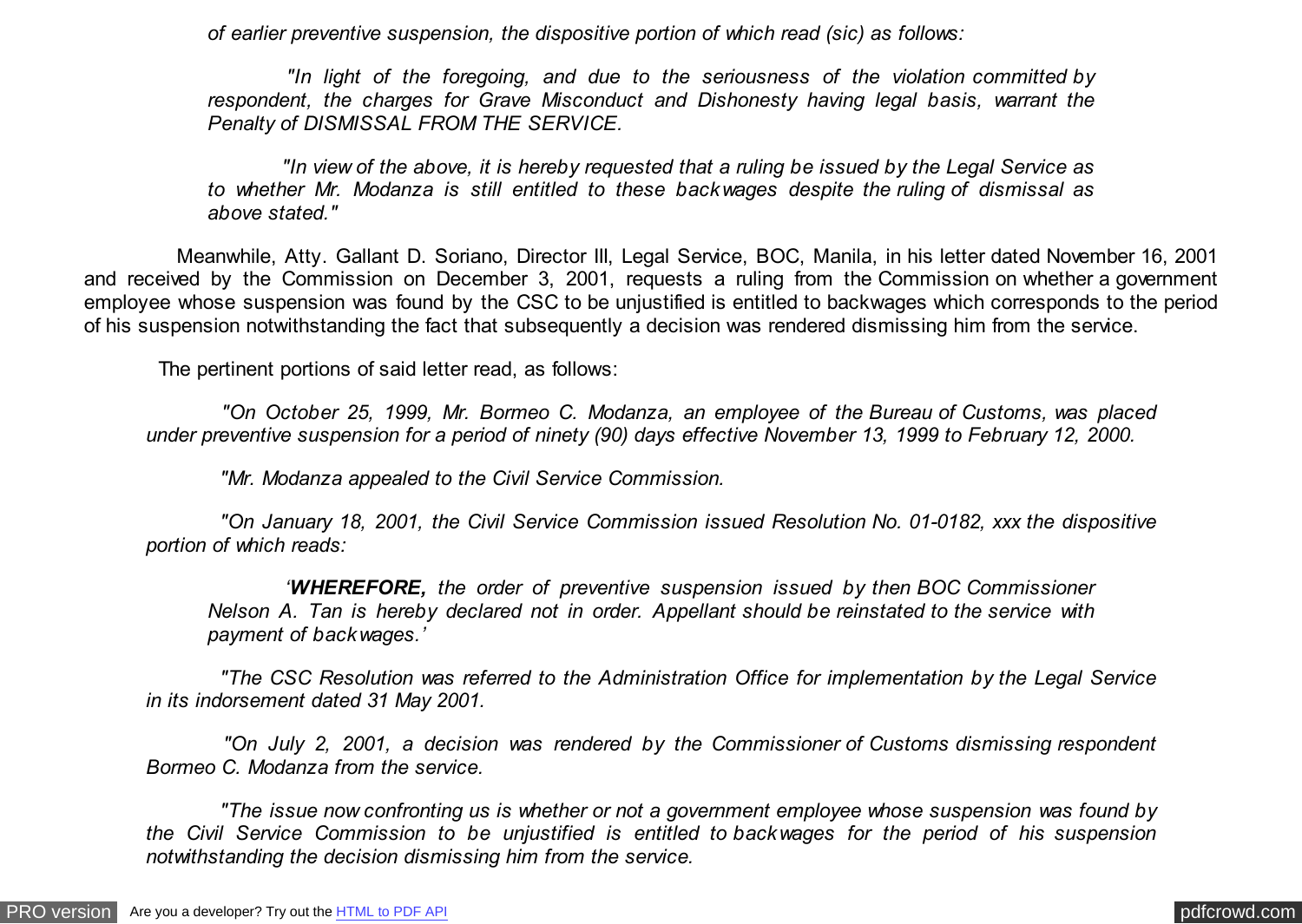*"xxx may we request your guidance on the issue, thus raised and further, as to whether or not exoneration is a sine qua non for payment of backwages during the period of preventive suspension."*

 After a careful evaluation, the Commission finds that the two (2) letters of Modanza and Soriano involve the same issues relative to the propriety of Modanza's claim for backwages. Hence, the Commission decided to consolidate the same.

 It may be recalled that an administrative complaint was filed against Modanza for alleged violation of Section 46 (b) Subtitle A, Title I of Book V of Executive Order 292, otherwise known as the Administrative Code of 1987. He was placed under preventive suspension for ninety (90) days. Modanza appealed the order of his preventive suspension before this Commission. In CSC Resolution No. 01-0182 dated January 18, 2001, the Commission ruled that the order of preventive suspension issued by then BOC Commissioner Nelson A. Tan was not in order, hence, directed the reinstatement of Modanza with payment of backwages. While the said Resolution is yet to be implemented, a Decision was issued by the BOC finding Modanza guilty of Grave Misconduct and Dishonesty and imposing upon him the penalty of dismissal from the service.

 Records show that Modanza appealed from the BOC Decision dated July 2, 2001 to the Commission. In CSC Resolution No. 02-0244 dated February 20, 2002, the Commission dismissed the same for being premature, since there is yet no confirmation from the Department of Finance (DOF) Secretary.

 Upon verification from the DOF, Legal Division, the Office for Legal Affairs (OLA) found out that an appeal dated March 4, 2002 has been filed by Modanza and received by the said Office on March 7, 2002. Hence, the same is now pending at DOF.

 The issue begging resolution is whether Modanza, whose suspension was found by this Commission to be unjustified, is entitled to back salaries for the period of his preventive suspension notwithstanding the subsequent issuance of the BOC decision dismissing him from the service.

 In **CSC Resolution No. 020402 dated March 14, 2002, re: Dicang, Fernando R. citing Gloria vs. CA, 306 SCRA 287,** the Commission ruled, as follows:

 *"The case of Bangalisan vs. Court of Appeals itself similarly states that 'payment of salaries corresponding to the period [1] when an employee is not allowed to work may be decreed if he is found innocent of the charges which caused his suspension and [2] when the suspension is unjustified.*

 *"Therefore it is not enough that a preventive suspension is unjustified in order that the employee unjustly suspended may be entitled to back salaries corresponding to the period of suspension. In addition to the unjust character of preventive suspension, the condition of eventual exoneration of the unjustly suspended employee must also be complied with. In the instant case, it is clear that the charges for which Dicang was found guilty are*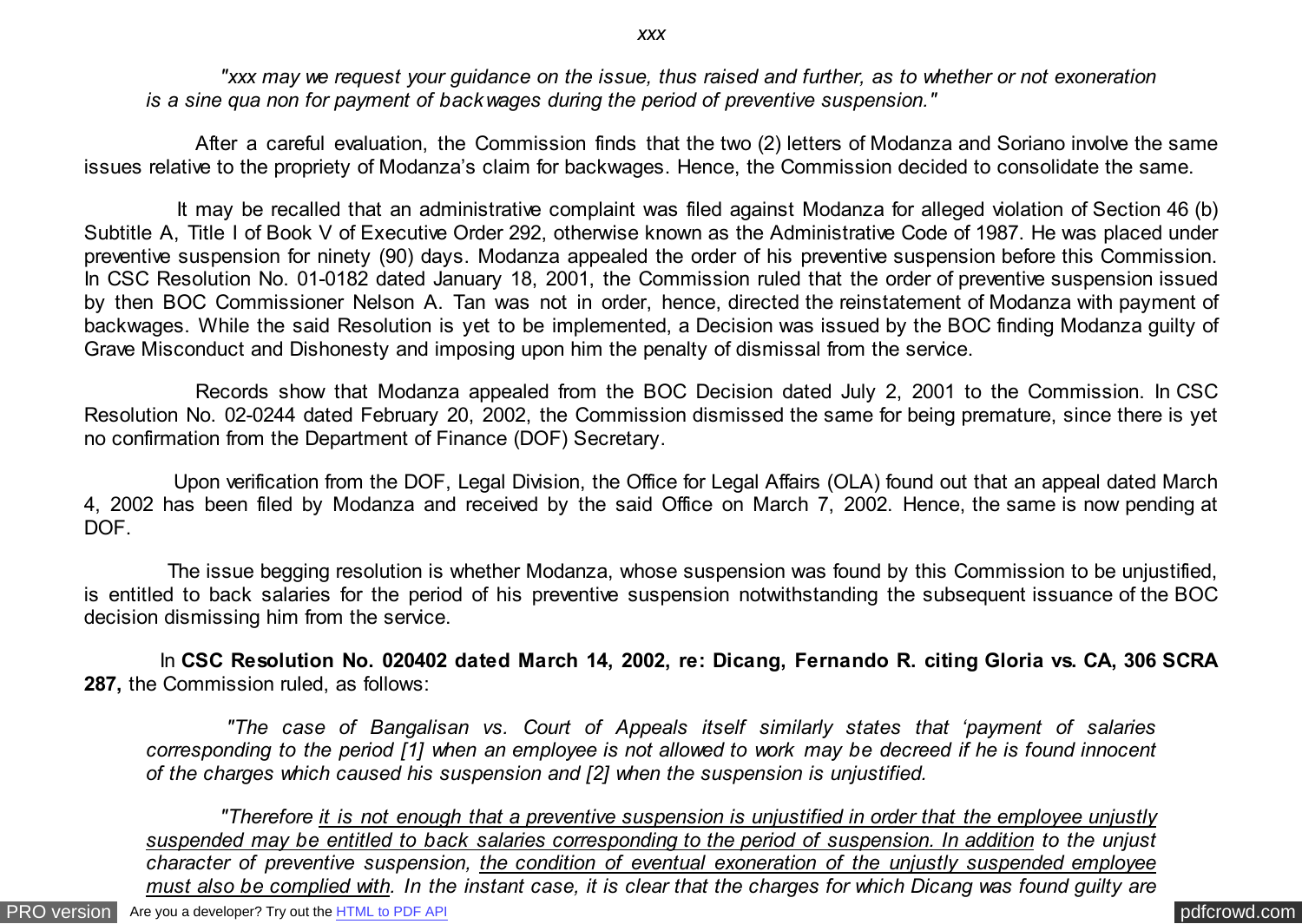*inseparable and directly related to the fact-finding investigation which caused his preventive suspension. For this reason, Dicang's exoneration from the charges must first be secured before he could be entitled to any back salaries corresponding to the period of unjust suspension. Since as will be discussed later, there is no basis to exonerate Dicang, he is thus not entitled to payment of backwages for the period during which he was illegally preventively suspended. xxx"* (Underscoring supplied)

 Thus, a government employee who was unjustly suspended but later on found guilty of the charge is not entitled to back salaries during the period of preventive suspension. This is because to be entitled to such, his suspension must not only be unjustified, he must also be found innocent of the charges which caused the suspension. In other words, exoneration is a *sine qua non* condition for the payment of backwages. Applying said pronouncement in the instant case and bearing in mind that Modanza was not yet exonerated from the charges leveled against him, it therefore follows that payment of backwages during his preventive suspension cannot be made.

 **WHEREFORE,** in view of the foregoing, the Commission hereby rules that notwithstanding CSC Resolution No. 01- 0182 dated January 18, 2001 ordering the payment of backwages to Modanza, the subsequent finding of guilt by BOC does not entitle him to payment of back salaries during the period of his preventive suspension. Payment of salaries corresponding to the period of preventive suspension may be decreed only if he is found innocent of the charge. Accordingly, the request of Modanza to cite BOC officials in contempt of the Commission for their failure to award him his backwages is hereby **DENIED** for lack of merit.

Quezon City, **JUN 13 2002**

(Signed) **JOSE F. ERESTAIN, JR. Commissioner** 

(Signed) **KARINA CONSTANTINO-DAVID** Chairman